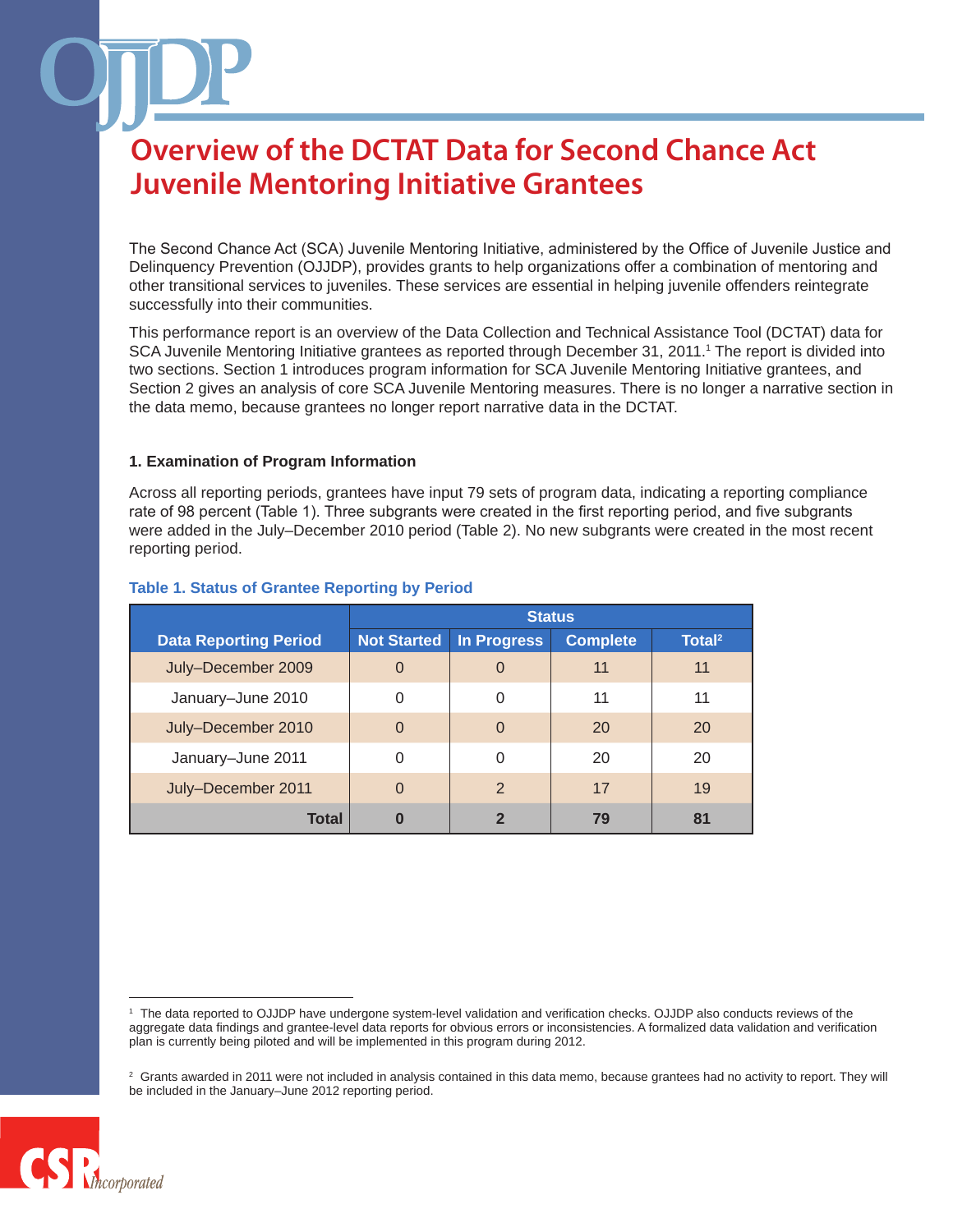|                              | <b>Status</b>      |                    |                 |              |
|------------------------------|--------------------|--------------------|-----------------|--------------|
| <b>Data Reporting Period</b> | <b>Not Started</b> | <b>In Progress</b> | <b>Complete</b> | <b>Total</b> |
| July-December 2009           | 0                  | 0                  | 3               | 3            |
| January-June 2010            |                    | 0                  | 3               | 3            |
| July-December 2010           | $\Omega$           | $\Omega$           | 8               | 8            |
| January-June 2011            |                    | 0                  | 8               | 8            |
| July-December 2011           | 3                  | $\Omega$           | $\overline{5}$  | 8            |
| <b>Total</b>                 | 3                  | 0                  | 27              | 30           |

#### **Table 2. Status of Subgrantee Reporting by Period**

In examining SCA Juvenile Mentoring grant amounts by state for the most recent reporting period, Indiana received the most funds, followed by Texas and Georgia (Table 3).

#### **Table 3. Grant Amount by State (Dollars): July–December 2011**

| <b>Grantee State</b> | <b>Grant Amount (Dollars)</b> |
|----------------------|-------------------------------|
| СA                   | $\mathbb{S}^-$<br>545,115.00  |
| DE                   | 525,435.00                    |
| <b>GA</b>            | 1,053,990.00                  |
| ΙA                   | 567,419.00                    |
| IL.                  | 450,239.00                    |
| IN                   | 1,130,838.00                  |
| LA                   | 624,384.00                    |
| ΜN                   | 603,941.00                    |
| <b>NH</b>            | 719,166.00                    |
| NM                   | 615,050.00                    |
| <b>NY</b>            | 567,419.00                    |
| OR                   | 624,824.00                    |
| <b>TN</b>            | 362,736.00                    |
| ТX                   | 1,109,687.00                  |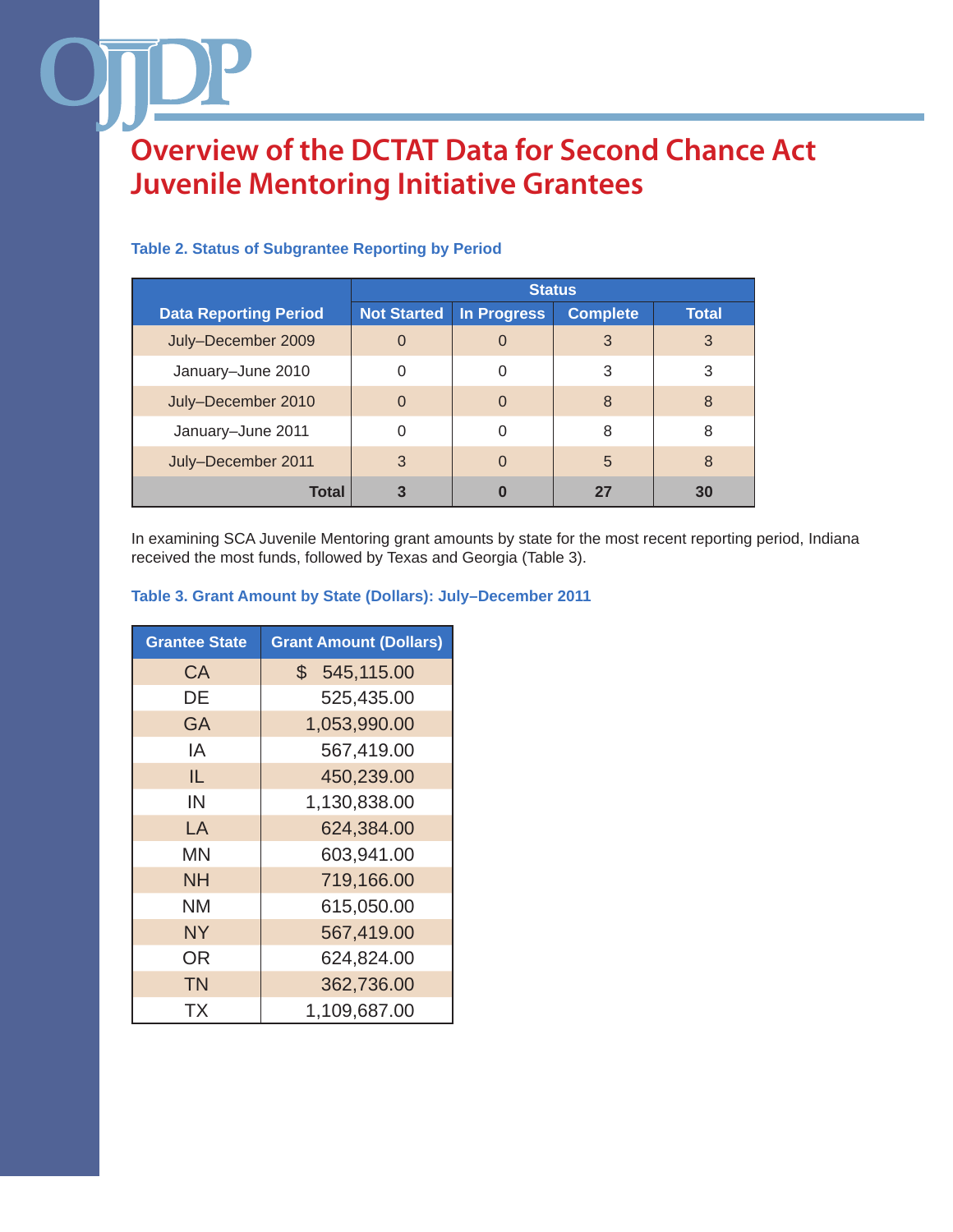The most grants and/or subgrants awarded during this reporting period went to New Hampshire, with 6, followed by New Mexico with 5. Figure 1 shows a comparison among 14 grantee states.



**Figure 1. Grants and/or Subgrants by State: July–December 2011**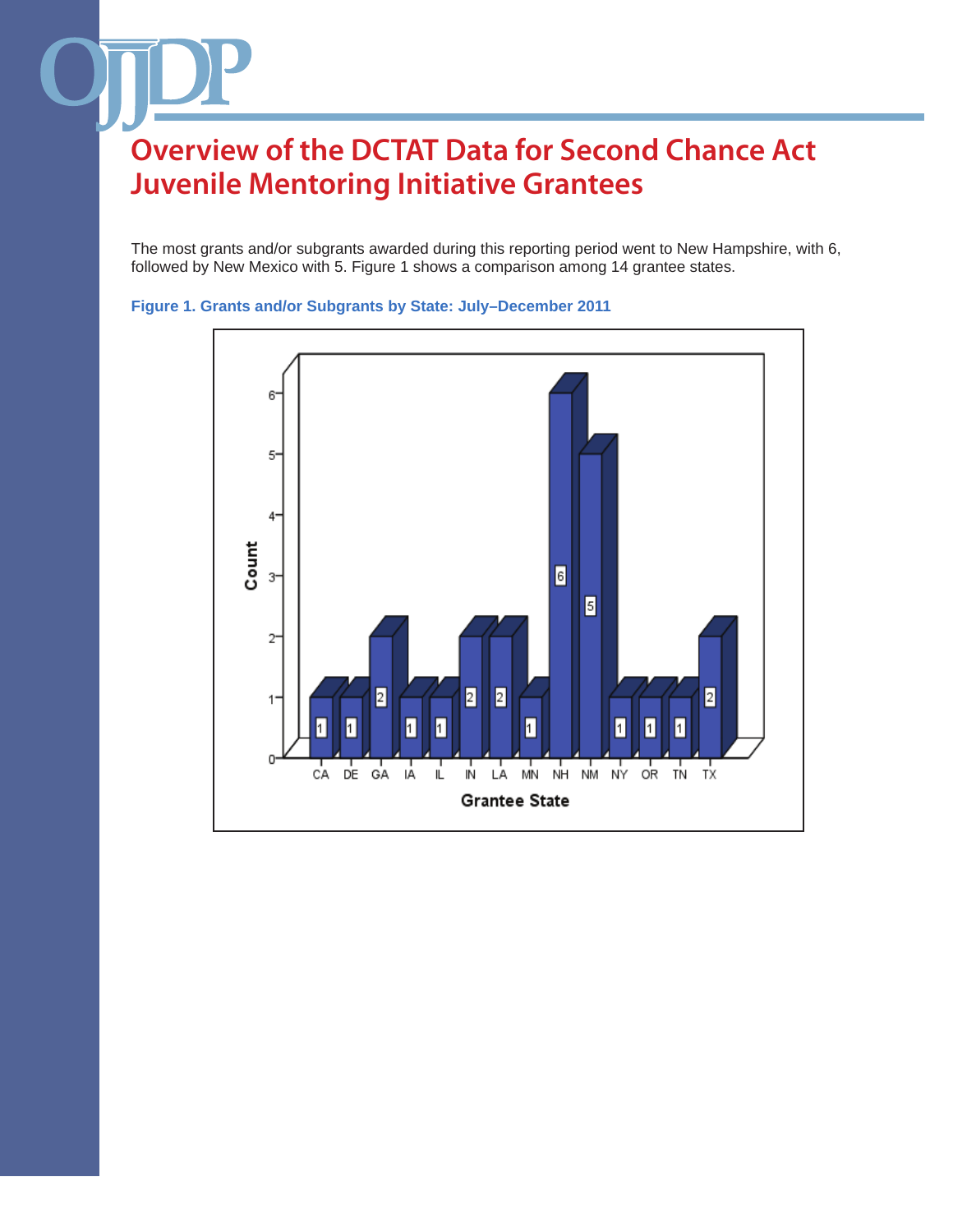Analysis of implementing agencies for this period revealed that the largest numbers of programs were with nonprofit, community-based organizations (92 percent). Schools or other education organizations and units of local government accounted for 4 percent of awards each (Figure 2).



#### **Figure 2. Implementing Agencies: July–December 2011 (N = 24)**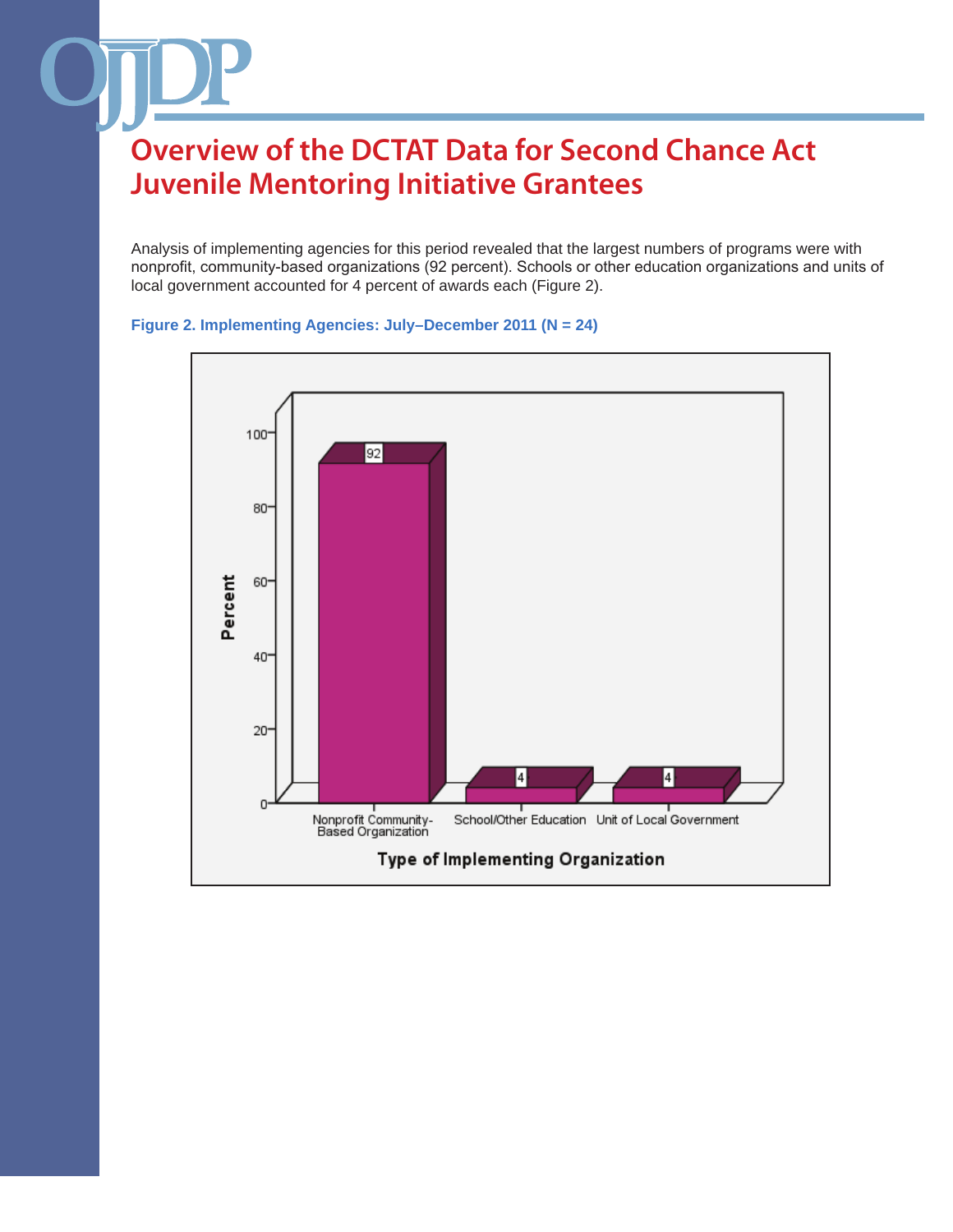Table 4 provides an aggregate of demographic data for the July–December 2011 reporting period. More specifically, the numbers in the table represent the population actually served by SCA Juvenile Mentoring grantees during their project period. Targeted services include any approaches specifically designed to meet the needs of the intended population (e.g., gender-specific, culturally based, and developmentally appropriate services).

#### **Table 4. Target Population: July–December 2011**

|                        | <b>Population</b>                          | <b>Grantees Serving Group</b><br><b>During Project Period</b> |
|------------------------|--------------------------------------------|---------------------------------------------------------------|
| <b>RACE/ETHNICITY</b>  | American Indian/Alaskan Native             | 3                                                             |
|                        | Asian                                      | 1                                                             |
|                        | <b>Black/African American</b>              | 18                                                            |
|                        | Hispanic or Latino (of Any Race)           | 18                                                            |
|                        | Native Hawaiian and Other Pacific Islander | $\overline{0}$                                                |
|                        | Other Race                                 | 3                                                             |
|                        | White/Caucasian                            | 16                                                            |
|                        | Youth Population Not Served Directly       | $\Omega$                                                      |
| <b>JUSTICE SYSTEM</b>  | At-risk Population (No Prior Offense)      | $\overline{7}$                                                |
| <b>STATUS</b>          | First-time Offenders                       | 16                                                            |
|                        | <b>Repeat Offenders</b>                    | 19                                                            |
|                        | Sex Offenders                              | $\overline{7}$                                                |
|                        | <b>Status Offenders</b>                    | 8                                                             |
|                        | <b>Violent Offenders</b>                   | 12                                                            |
|                        | Youth Population Not Served Directly       | $\overline{0}$                                                |
| <b>GENDER</b>          | Male                                       | 23                                                            |
|                        | Female                                     | 21                                                            |
|                        | Youth Population Not Served Directly       | $\mathbf 0$                                                   |
| <b>AGE</b>             | $0 - 10$                                   | $\mathbf 0$                                                   |
|                        | $11 - 18$                                  | 24                                                            |
|                        | Over 18                                    | $\overline{4}$                                                |
|                        | Youth Population Not Served Directly       | $\Omega$                                                      |
| <b>GEOGRAPHIC AREA</b> | Rural                                      | 15                                                            |
|                        | Suburban                                   | 11                                                            |
|                        | <b>Tribal</b>                              | $\overline{1}$                                                |
|                        | Urban                                      | 17                                                            |
|                        | Youth Population Not Served Directly       | $\overline{0}$                                                |
| <b>OTHER</b>           | <b>Mental Health</b>                       | 15                                                            |
|                        | <b>Substance Abuse</b>                     | 17                                                            |
|                        | Truant/Dropout                             | 16                                                            |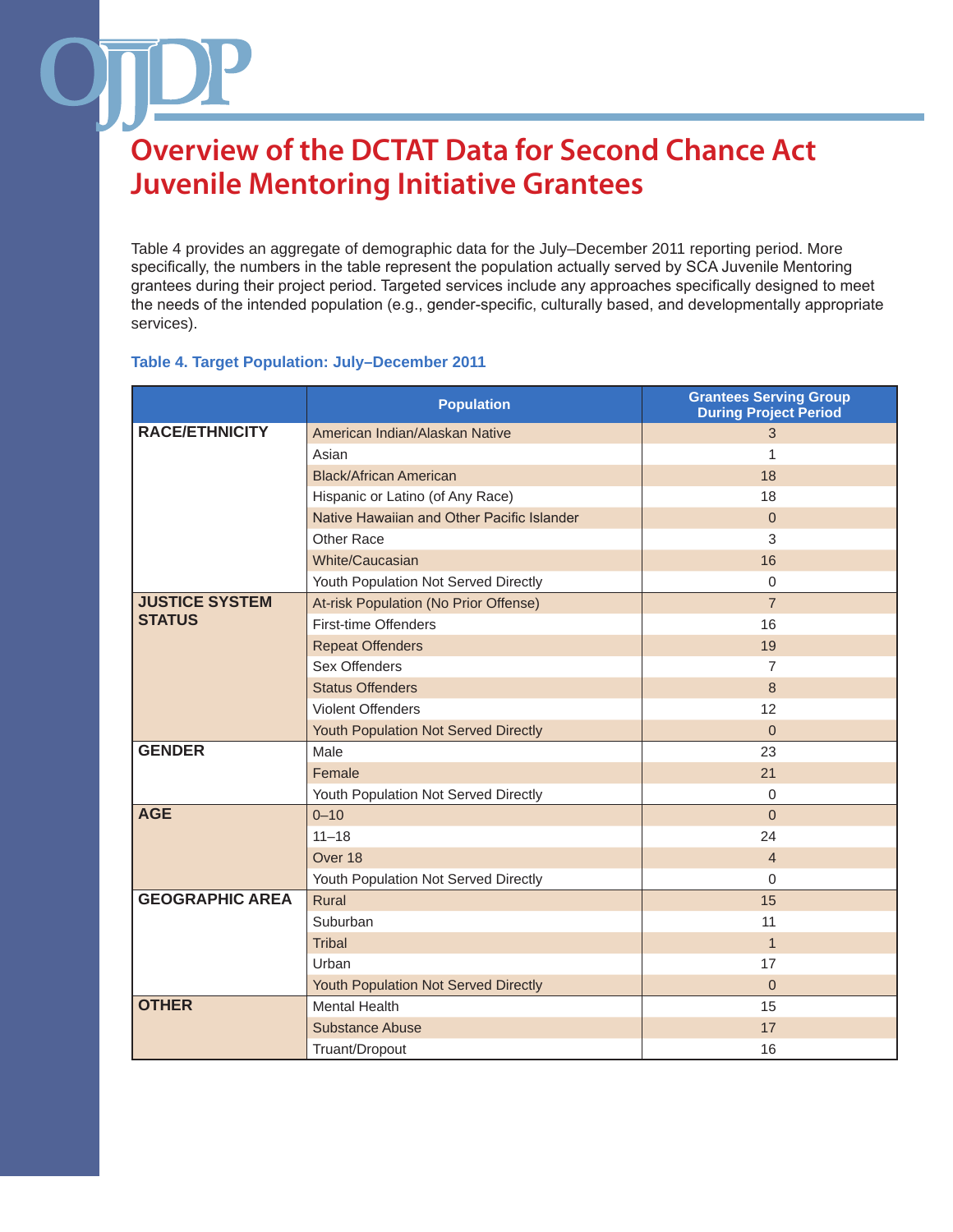#### **2. Analysis of Core Measures**

During the July–December 2011 reporting period, more than \$7.5 million (\$7,679,030) was spent by the 88 percent of grantees and subgrantees who had implemented evidence-based programs and practices (Figure 3).

#### **Figure 3. Grant Funds for Evidence-Based Programs and Practices**

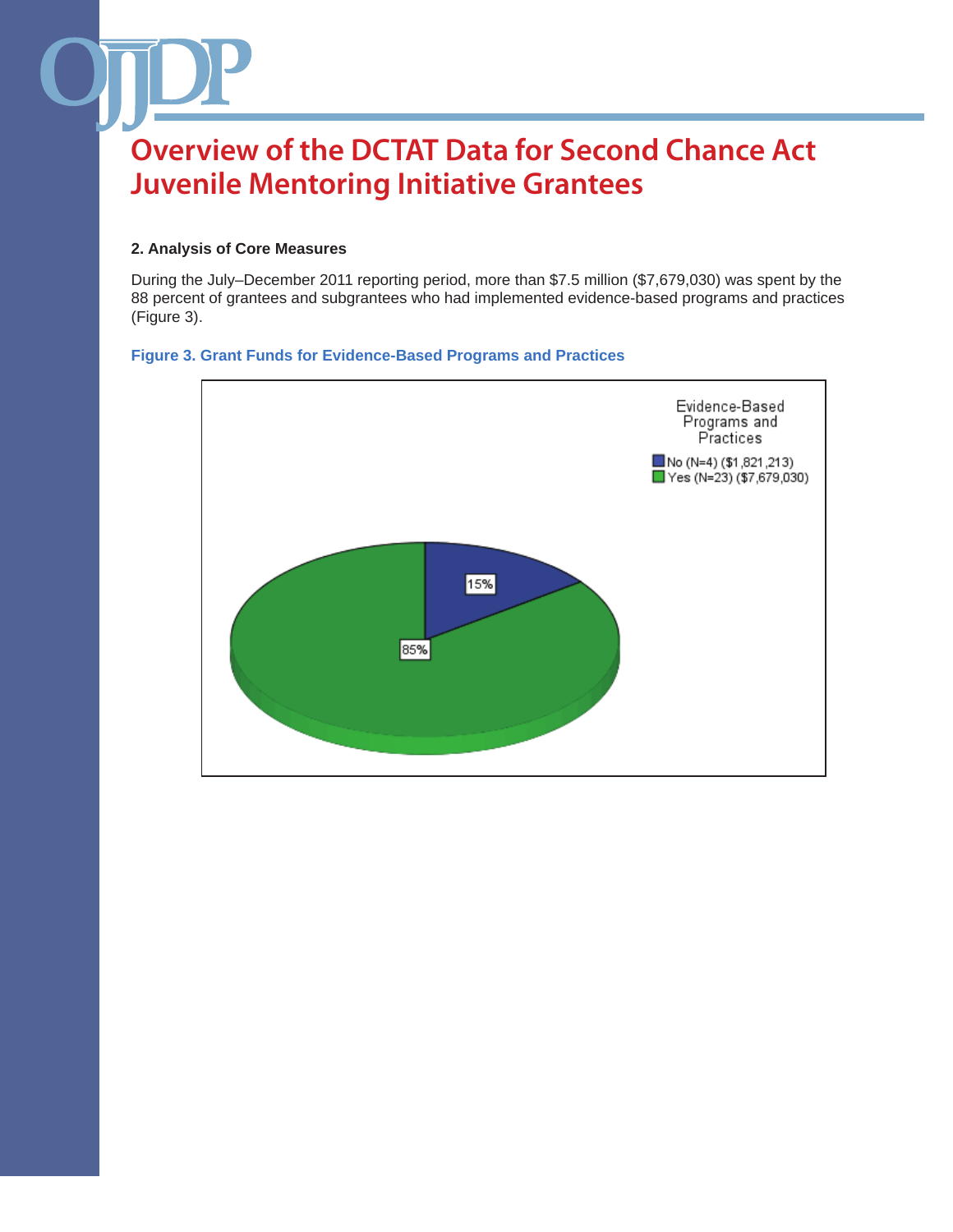Many SCA Juvenile Mentoring grantees and subgrantees are implementing evidence-based practices. During the July–December 2011 reporting period, 23 programs (88 percent) implemented such practices (Figure 4).



**Figure 4. Evidence-Based Practices and Programs by Reporting Period**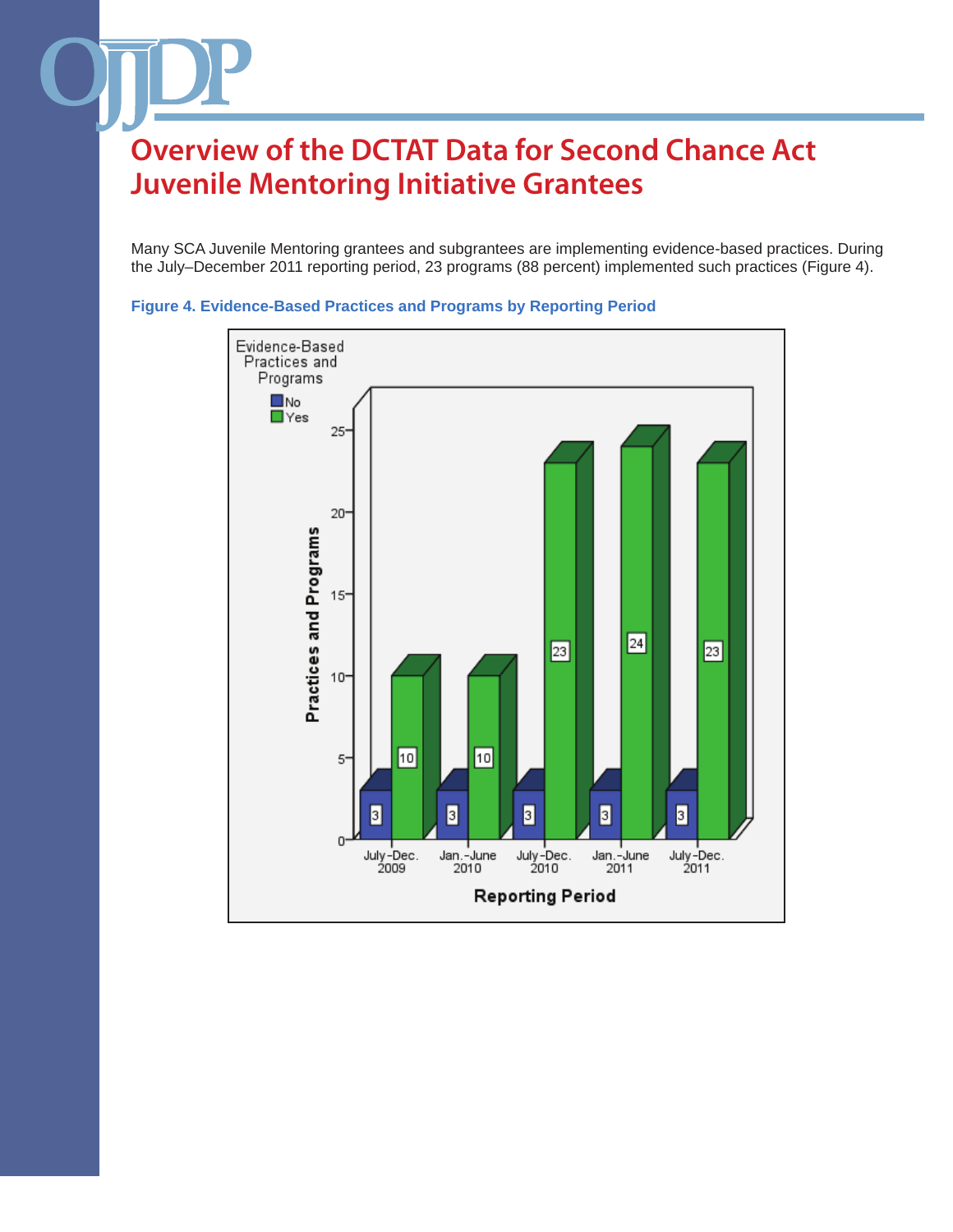The majority of SCA Juvenile Mentoring grantees and subgrantees reported providing a combination of preand post-release services (Figure 5).



**Figure 5. Type of Program Services Provided: July–December 2011**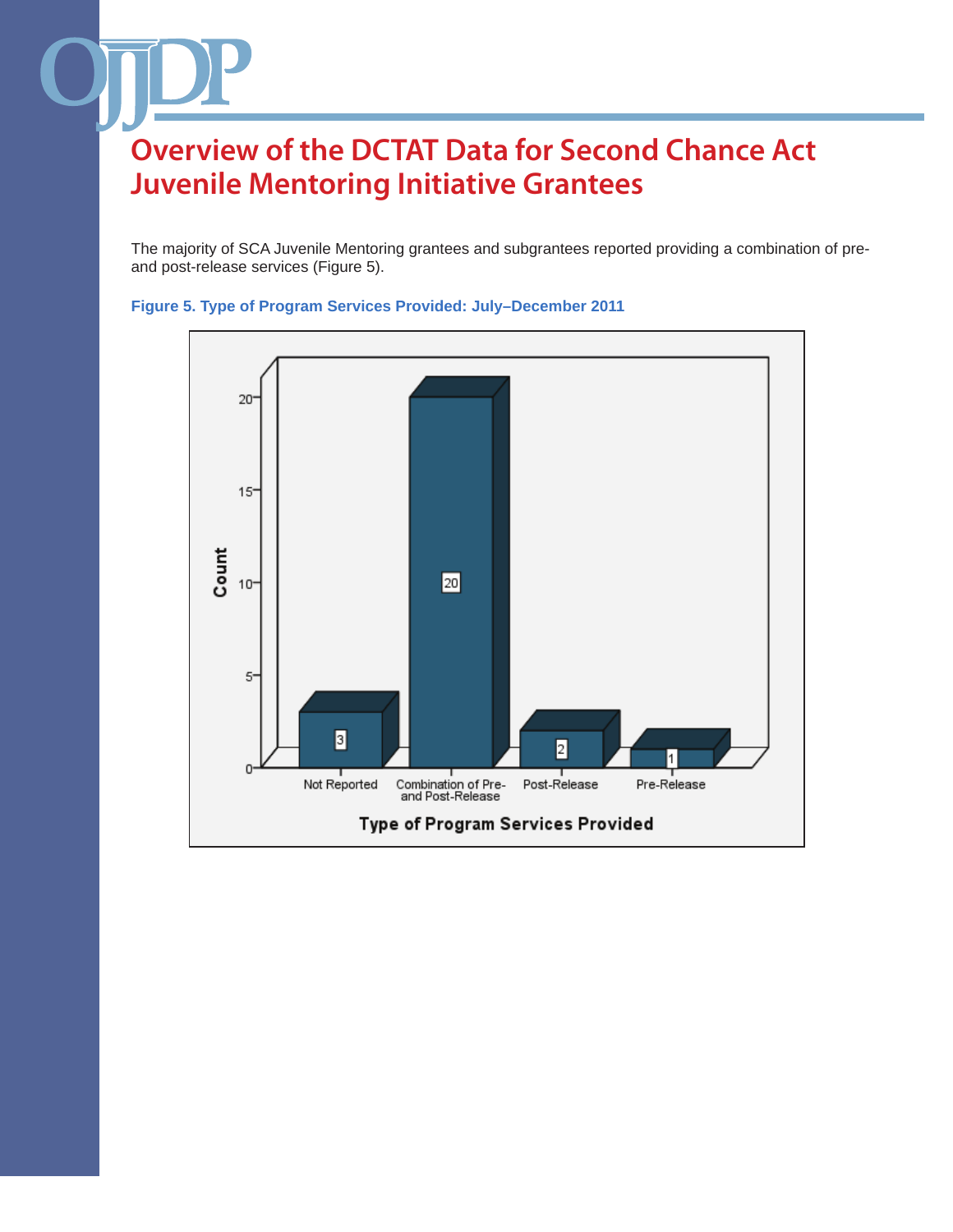The next section presents an aggregate of performance measures data (Table 5). Of the 1,320 youth served by SCA Juvenile Mentoring grantees, 620 youth (47 percent) were served using an evidence-based program or practice. In addition, 40 percent (84) of eligible youth exited programs after completing program requirements. Grantees self-define the requirements needed for a youth to complete each program. Sometimes a program cannot be completed in the 6 months represented by the reporting period. For example, in one program, youth have to complete 9 months of mentoring to be considered successful. If a youth exits such a program for any reason before 9 months of mentoring is complete, he or she is considered unsuccessful. The lack of a shorterterm definition for program completion therefore decreases the overall program completion rate.

Performance measures about the program mentors were also collected. During the reporting period, 217 new program mentors were recruited. Of the 165 mentors who began training, 151 (92 percent) successfully completed it. Moreover, 88 percent of mentors reported that they learned more about their program. Of the 341 mentors in the program during the reporting period, 274 (80 percent) remained active.

Collaboration with active partners also helps mentoring programs succeed, and all SCA Juvenile Mentoring grantees reported having such partners during the reporting period.

| <b>Performance Measure</b>                                          | <b>Youth or Mentors</b> |                                               |                |
|---------------------------------------------------------------------|-------------------------|-----------------------------------------------|----------------|
| Program youth served                                                | 1,320                   |                                               |                |
| Program youth served using<br>an evidence-based model or<br>program | 620                     |                                               |                |
| Program mentors recruited                                           | 217                     |                                               |                |
|                                                                     |                         | <b>Completed</b>                              | <b>Percent</b> |
| Program youth completing<br>program requirements                    | 208                     | 84                                            | 40             |
| <b>Mentors successfully</b><br>completing training                  | 165                     | 151                                           | 92             |
| Trained mentors with<br>increased knowledge of<br>program area      | 232                     | 205                                           | 88             |
|                                                                     |                         | <b>Active</b>                                 | <b>Percent</b> |
| Mentor retention rate                                               | 341 mentors             | 274 active mentors                            | 80             |
| Mentoring programs with<br>active partners                          | 36 mentoring programs   | 36 mentoring programs<br>with active partners | 100            |

#### **Table 5. Performance Measures: July–December 2011**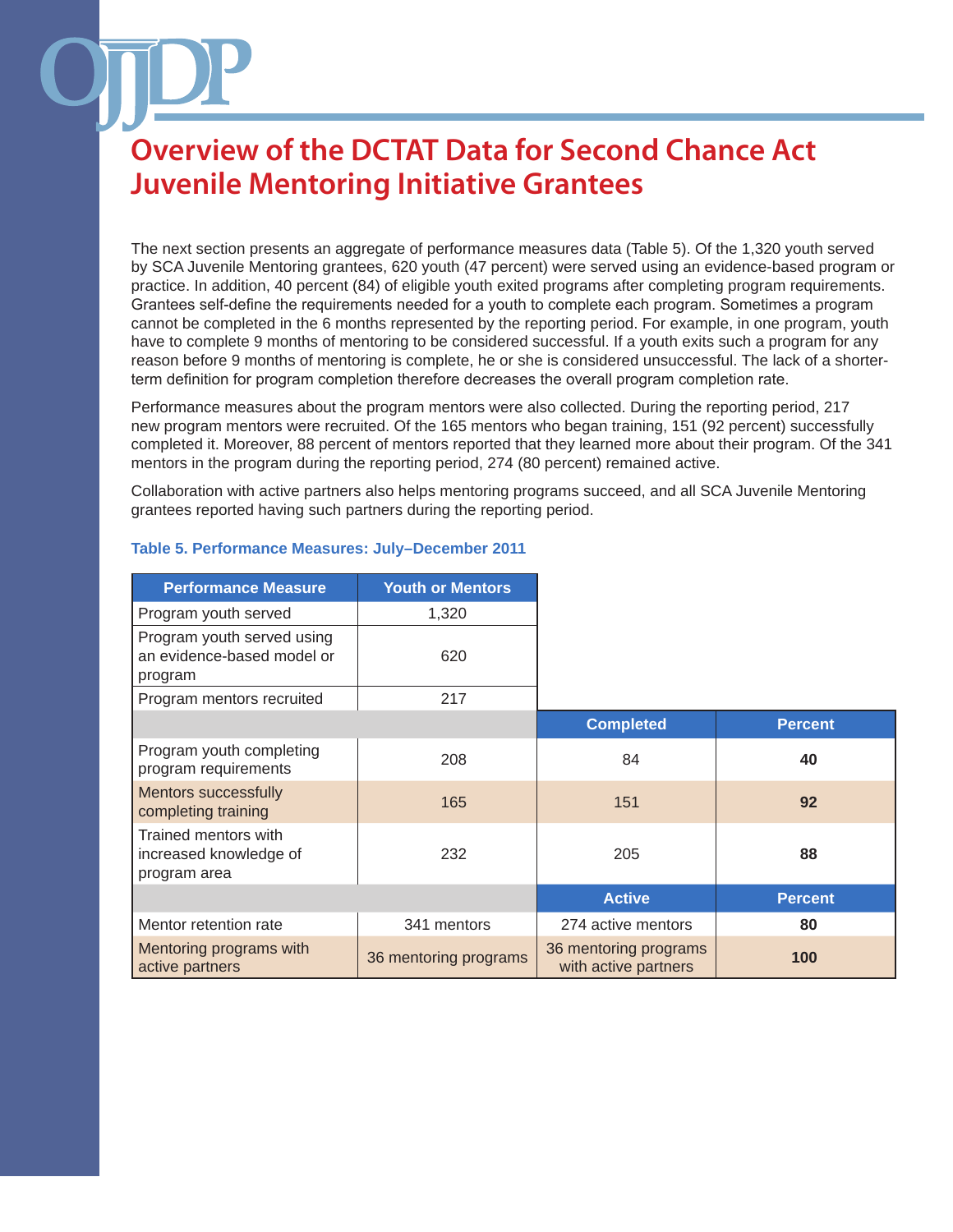The success of the SCA Juvenile Mentoring Initiative is largely dependent on the reoffending rates of the program youth. Technical violations and actual new adjudications are measured separately to give a better understanding of the population being served by the grant. As shown in Table 6, 332 youth were tracked for technical violations. Of those, 29 were committed to a juvenile residential facility, 1 was sentenced to adult prison, and 4 received some other sentence as a result of a technical violation during the reporting period.

Long-term measurement of technical violations revealed that 89 youth who exited the program 6 to 12 months ago were tracked for technical violations during the reporting period. Of those, 12 were committed to a juvenile residential facility, and 11 received some other sentence as the result of a technical violation.

| <b>Performance Measure</b>                                                                                                                        | <b>Youth</b> | <b>Percent</b> |
|---------------------------------------------------------------------------------------------------------------------------------------------------|--------------|----------------|
| Program youth tracked for technical violations<br>(short-term outcome)                                                                            | 332          |                |
| Program youth committed to a juvenile residential<br>facility as a result of a technical violation                                                | 29           | 9              |
| Youth sentenced to adult prison as a result of a<br>technical violation                                                                           | 1            | $<$ 1          |
| Youth who received some other sentence as a result<br>of a technical violation                                                                    | 4            | 1              |
| <b>Total</b>                                                                                                                                      | 34/332       | 10             |
| <b>Performance Measure</b>                                                                                                                        | <b>Youth</b> | <b>Percent</b> |
| Program youth who exited program 6-12 months ago<br>and were tracked for technical violations (long-term<br>outcome)                              | 89           |                |
| Program youth who exited program 6-12 months ago<br>and were committed to a juvenile residential facility<br>as a result of a technical violation | 12           | 13             |
| Youth who exited program 6-12 months ago and<br>were sentenced to adult prison as a result of a<br>technical violation                            | 0            | $\Omega$       |
| Youth who exited program 6-12 months ago and<br>received some other sentence as a result of a<br>technical violation                              | 11           | 12             |
| <b>Total</b>                                                                                                                                      | 23/89        | 26             |

#### **Table 6. Technical Violation Measures: July–December 2011**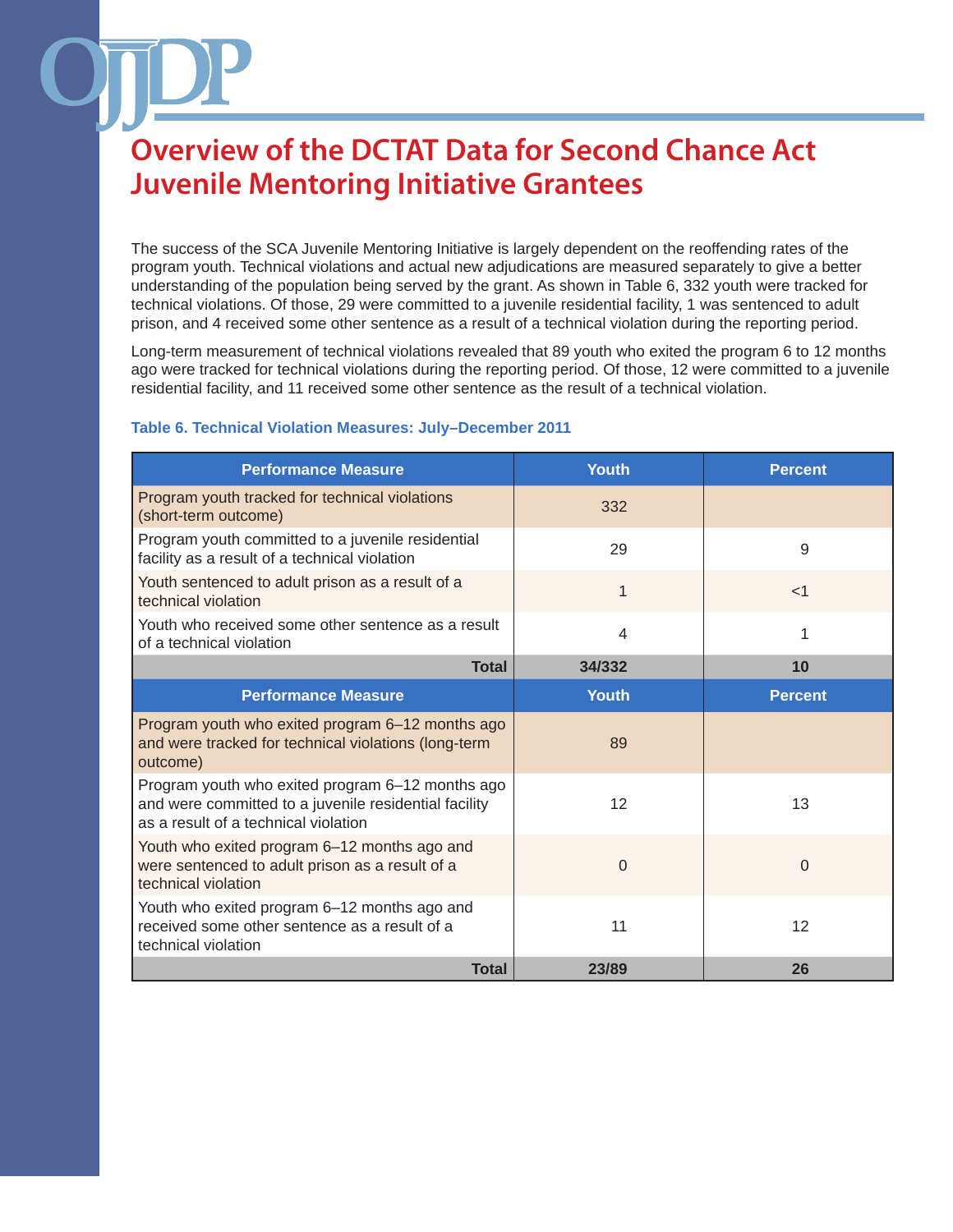As shown in Table 7, of the 477 program youth who were tracked for adjudications during the reporting period, 23 (5 percent) were committed to a juvenile residential facility as the result of a new adjudication. Moreover, 1 was sentenced to adult prison, and 10 were given some other sentence during the reporting period.

Long-term recidivism showed that 121 youth had exited the program 6 to 12 months ago and were tracked for new adjudications during the reporting period. Of those, 25 (21 percent) were recommitted to a juvenile residential facility, 2 were sentenced to adult prison, and 14 were given some other sentence as the result of a new adjudication.

#### **Table 7. Recidivism Measures: July–December 2011**

| <b>Performance Measure</b>                                                                                                                             | <b>Youth</b>   | <b>Percent</b> |
|--------------------------------------------------------------------------------------------------------------------------------------------------------|----------------|----------------|
| Program youth tracked for adjudications (short-term<br>outcome)                                                                                        | 477            |                |
| Program youth committed to a juvenile residential<br>facility as the result of a new adjudication                                                      | 23             | 5              |
| Youth sentenced to adult prison as the result of a<br>new adjudication                                                                                 | 1              | $<$ 1          |
| Youth given some other sentence as the result of a<br>new adjudication                                                                                 | 10             | $\mathbf{2}$   |
| <b>Total</b>                                                                                                                                           | 34/477         | $\overline{7}$ |
| <b>Performance Measure</b>                                                                                                                             | <b>Youth</b>   | <b>Percent</b> |
| Program youth who exited program 6-12 months ago<br>and were tracked for new adjudications (long-term<br>outcome)                                      | 121            |                |
| Program youth who exited the program 6-12 months<br>ago and were recommitted to a juvenile residential<br>facility as the result of a new adjudication | 25             | 21             |
| Youth who exited program 6-12 months ago and<br>were sentenced to adult prison as the result of a new<br>adjudication                                  | $\overline{2}$ | $\overline{2}$ |
| Youth who exited program 6-12 months ago and<br>were given some other sentence as the result of a<br>new adjudication                                  | 14             | 12             |
| <b>Total</b>                                                                                                                                           | 41/121         | 34             |